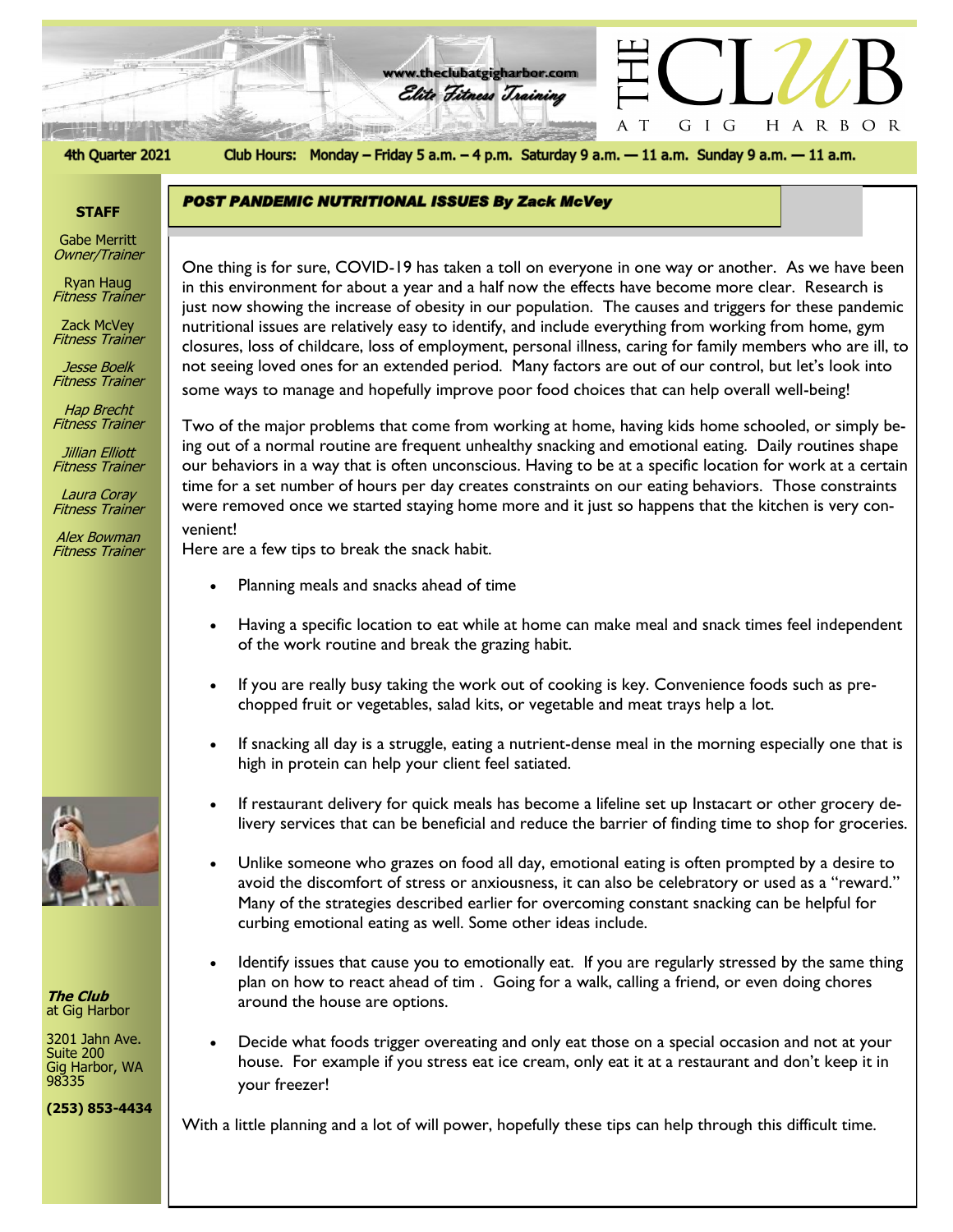**IT BAND SYNDROME-By Jill Elliott** 

# **IT Band Syndrome**

## **What is the IT Band**

Also known as **iliotibial band**, is a multipurpose tendon that runs down the length of the outer thigh from the top of the pelvis (**ilium**) to the shinbone (**tibia**). It connects the **tensor fasciae latae** muscle and **gluteus maximus** to the outside of the **tibia**.

The IT band is responsible for keeping your hips and knees stable, particularly during rapid, explosive moves like running and jumping. When the two muscles—the tensor fasciae latae and gluteus maximus—contract, it adds tension to the IT band, which helps to stabilize your knee-to-hip relationship. But too much use (or underuse) from one of these muscles can overstress your IT band and tug on your outer knee, leading to pain.

Any action where you bend your knee especially have a high-impact or explosive activities will put stress on your IT band.

# **The anatomy of the IT Band:**

**Ilium** – top of the pelvis; provides many attachment points for muscles of the hip and trunk.

**Tensor Fasciae Latae** - hip flexor muscle

**Iliotibial Band** - It is the outer border of the vastus lateralis muscle (outer quadriceps) and acts as connective tissue (a fascial envelope) for the quadriceps group.

**Tibia** - Also known as the shinbone.

**Gluteus Maximus** - the largest butt muscle, a hip extensor, and external rotator. Connection point for the IT band.

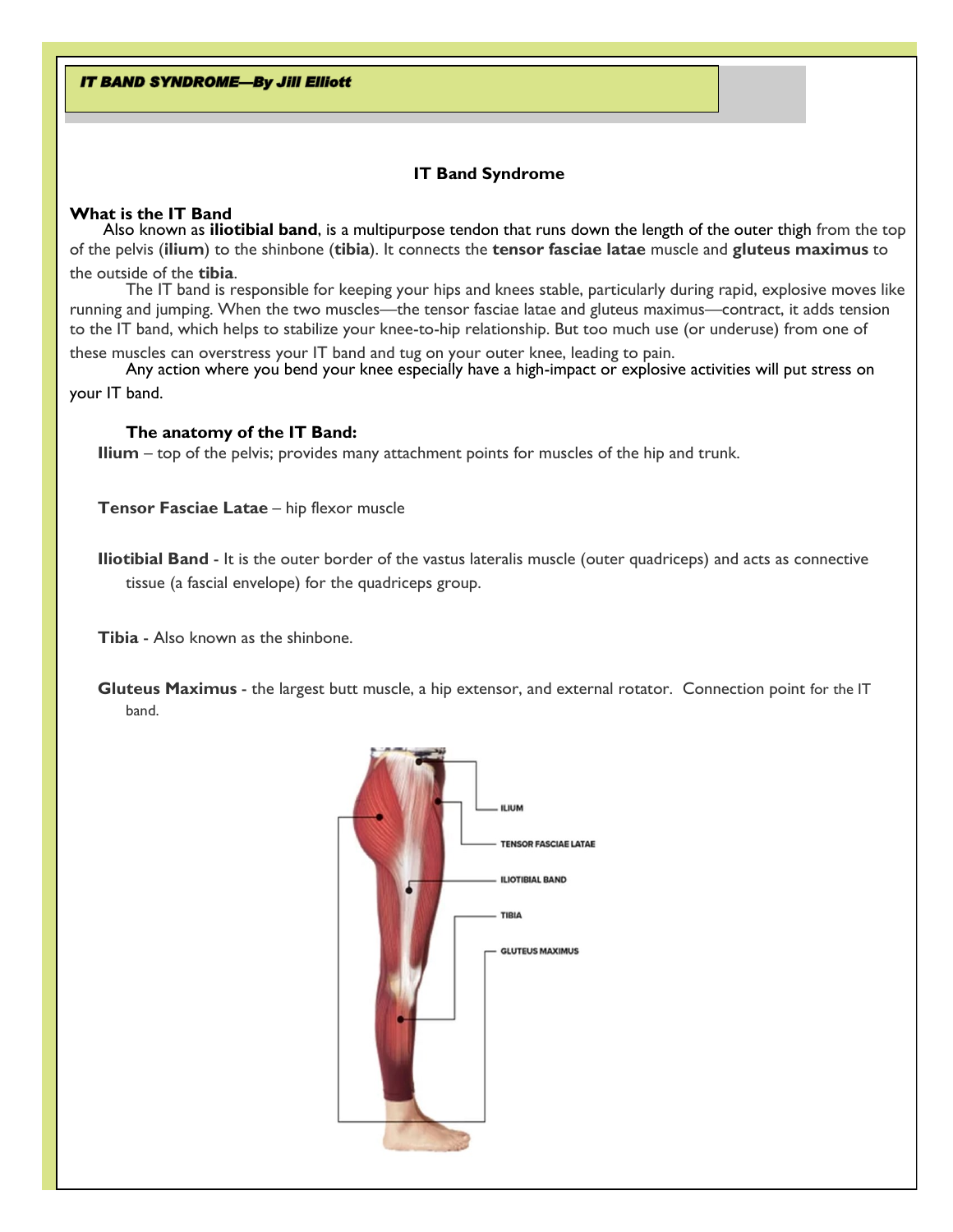**IT BAND SYNDROME-By Jill Elliott (Continued)** 

## **Common Causes of IT Band Syndrome**

Repetitively bend the knee during physical activities such as running, jumping, cycling, hiking, climbing, or squatting. When your knee and hip alignment is off, IT band's purpose is to keep your knee optimally tracking during movement. If your joints are consistently out of alignment it can irritate your IT band. Example, if your feet

pronate when you walk or turn out when you ride your bike. Wearing incorrect or old worn out shoes. It's important to rotate shoes regularly to avoid this factor from causing

IT band syndrome. Excessive sitting, this shortens the tensor faciae latae while overly lengthening the glutes, weakening your hips,

hamstrings, and gluteal muscles and aggravating your IT band. Having one-leg-shorter than the other. This can place more strain on one hip, leading to IT band issues in the longer leg.

**Treatments**: Check out Instagram and Facebook for videos on how to tread IT Band Syndrome

Foam Rolling Stretching **Theragun** 

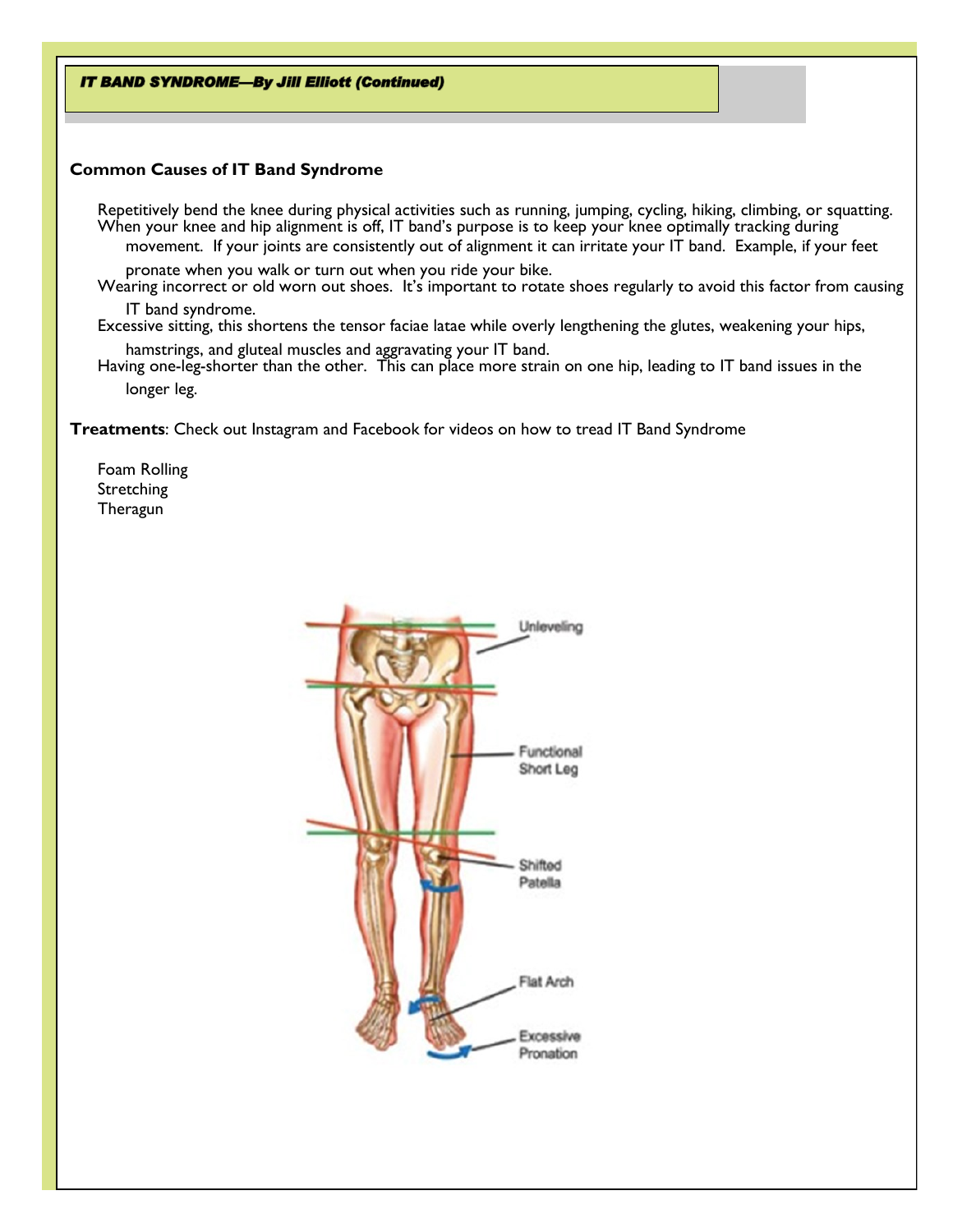"I don't want to get too big"

One of the most common phrases I hear among the general public or new clients is that they don't want to lift heavy because they don't want to get too big. Speaking as a professional who has tried for many years to get big, I can realistically and honestly say that it will not happen by accident. It takes lots of food every day to put the body in a caloric surplus and consistent, heavy lifting to add quality muscle. If you are eating in a calorie deficit the body doesn't have enough energy to store fat or add muscle. For those at a maintenance level of calories or in a deficit, lifting heavy is primarily going to improve the tensile strength of the muscles instead of creating new tissue and adding size. The best example I can give of this are powerlifters who lift in a fixed weight class. If they ate too much food along with lifting as heavy as they do, they would put on weight and not be able to compete in their weight class.

#### "Don't eat at night"

The Golden rule of nutrition and weight fluctuation is Calories in Vs Calories out. If an individual is consistently eating a surplus of calories their body will store those excess calories. If the individual is consistently in a calorie deficit, they will lose weight. The "Don't eat at night" advice is good for those who consume their daily number of calories during the day and early evening. For them, eating at night would only add calories, potentially putting them in a surplus which leads to fat storage. For others, the day may get busy, and they don't have enough time to eat during the day or they may not get hungry until the afternoon and evening. Their only option is to eat at night. If those people don't eat in a calorie surplus, they won't add any unwanted weight.

## "I can't because of my genetics"

Trainers hear it all the time. An individual says they can't lose weight, get stronger or add muscle because of their genetics. An individual's genetics do not make it impossible for them to lose weight or add muscle. They may make the process harder, but not impossible. Somebody who is naturally skinny with a high metabolism is going to need to eat much more food than they would probably like if they want to put on muscle. Individuals who tend to store fat easier are going to have to diet harder or do more cardio to shed the weight than somebody with a high metabolism. It's not impossible for either of them to achieve these goals, but they are going to have to learn what works best for them as an individual. Work ethic isn't genetic, so with enough effort and consistency anyone can make physical changes to their body. It's going to take the right coach, the right plan and hard work.



## **We're on Facebook!**

 Not a friend on Facebook yet? "Like" us today and look for new recipes and tips to stay lean, healthy and fit, as well as schedule updates and *Club* news!

 Just search "*The Club at Gig Harbor*" in the Facebook search bar, look for the logo and click "like".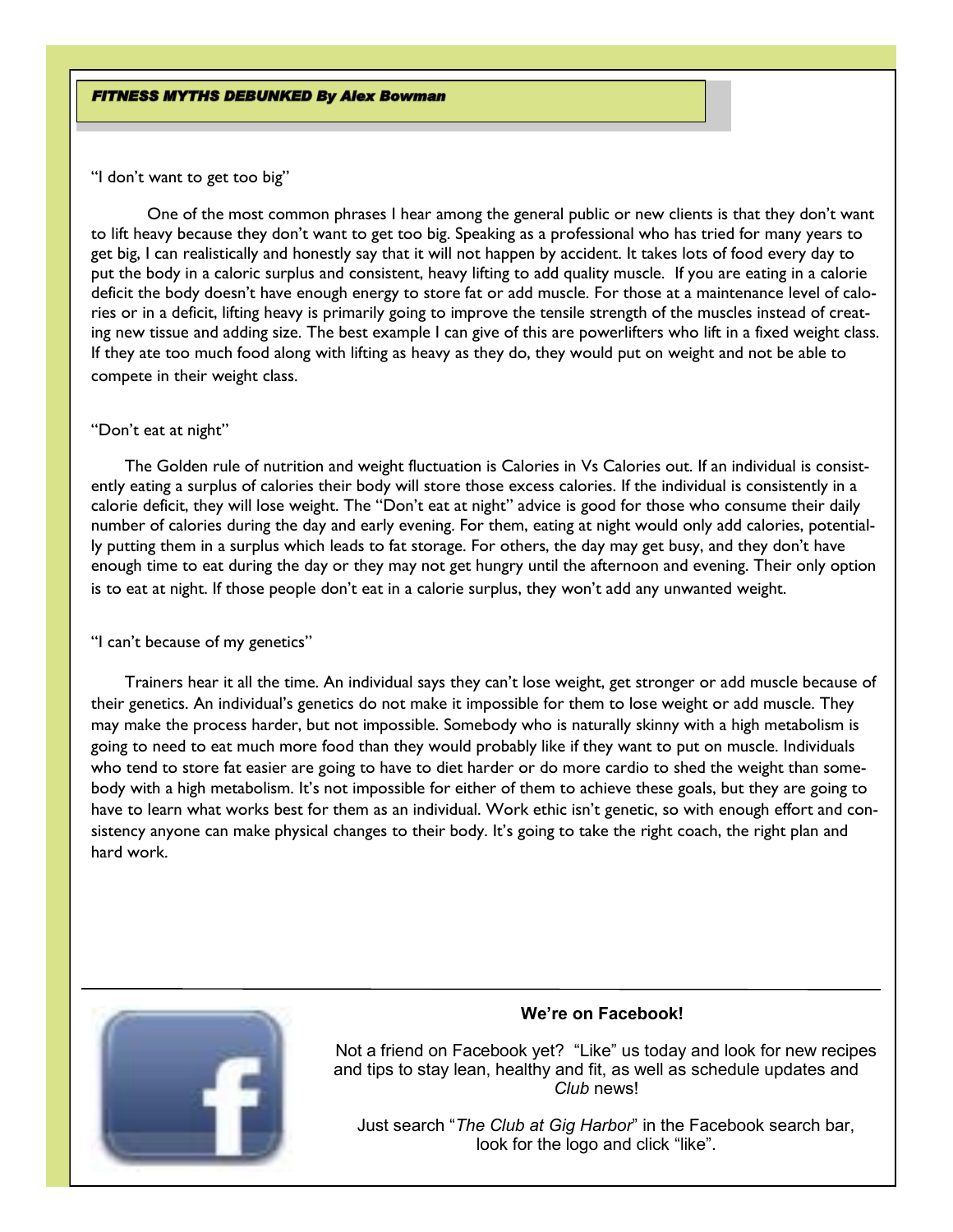#### **PHYSIOLOGICAL NEED FOR EXERCISE By Jesse Boelk**

Over the last 2 years we have been dealing with the covid-19 pandemic and this has undoubtedly increased the stress of most people across the globe. There are two ways you can deal with stress; you can stack it vertically or horizontally.

Vertical stacking of stress means that your stress builds and builds each day, as your stack becomes more and more even the smallest stressors will seem overwhelming.

Horizontal stacking refers to daily or frequently resetting your mental state or separating each event. This will allow you to deal with things more logically and not let the little things seem so impossible.

Exercise is a great tool to help you focus and separate events. It will promote much better sleep and confidence in your ability. During your exercise sessions take the time to reflect on what is working and what isn't working in all aspects of your life. Focus on things you are doing well as opposed to just things you can improve on. Use your exercise as mental reset tool and bring something positive out of each workout. Every time you it the gym you are building your body and mind into the direction you choose.

#### **FROM COUCH TO 5k By Hap Brecht**

Fall is here and that means three things. Football season is in full swing, the weather is changing and it's time to start training for the Thanksgiving Turkey Trot! Starting your training now will make that family run a lot more enjoyable, but first we must prepare. We're going from the couch to a 5K!

Getting started can be daunting, but we have a plan. First, we need to create a habit. Set aside 30 minutes a day to walk without any breaks a full week. That first walk might be tough, but you've gotten started! Each week the walk will progress:

- Week 1: Walk for 30 minutes
- Week2: Walk  $x$  5 minutes, jog  $x$  1 minute for 30 minutes total
- Week 3: Walk  $\times$  4 minutes, jog  $\times$  2 minutes for 30 minutes total
- Week 4: Walk  $\times$  3  $\frac{1}{2}$  minutes, jog  $\times$  2  $\frac{1}{2}$  minutes for 30 minutes total
- Week 5: Walk  $\times$  3 minutes, jog  $\times$  3 minutes for 30 minutes total
- Week 6: Walk x 2  $\frac{1}{2}$  minutes, jog x 3  $\frac{1}{2}$  minutes for 30 minutes total
- Week 7: Walk  $\times$  2 minutes, jog  $\times$  4 minutes for 30 minutes total
- Week 8: Walk  $\times$  1  $\frac{1}{2}$  minutes, jog  $\times$  4  $\frac{1}{2}$  minutes for 30 minutes
- Week 8 Walk  $x$  1 minute, jog  $x$  5 minutes for 30 minutes

Go Run a 5K at a 10 minute mile pace and be proud of the progress you have made!